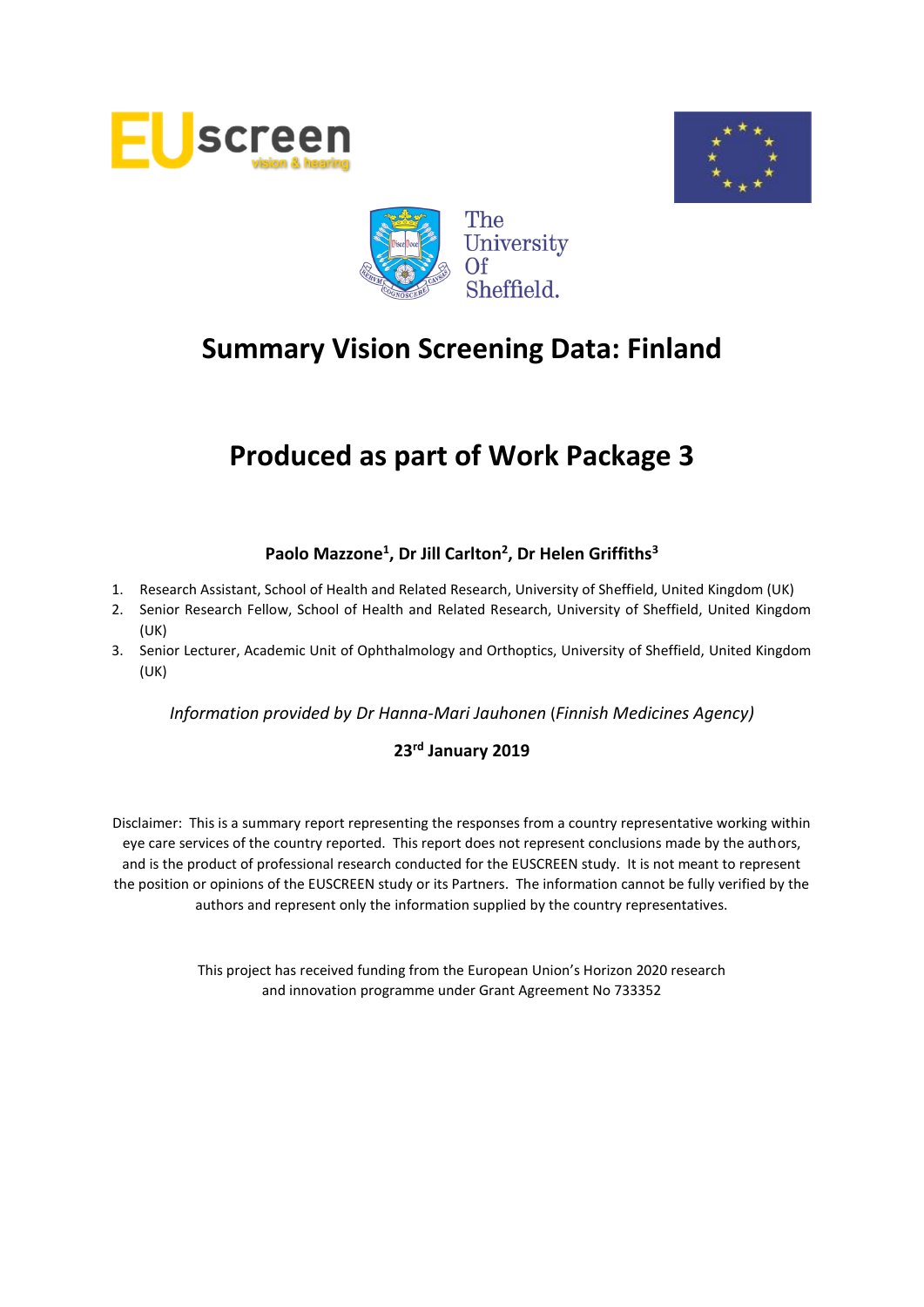



## **Contents**

| $\mathbf{1}$   |                                          | <b>Glossary of Terms: Vision Screening</b>  |    |  |  |  |  |
|----------------|------------------------------------------|---------------------------------------------|----|--|--|--|--|
| $\overline{2}$ |                                          | Abbreviations                               |    |  |  |  |  |
| 3              |                                          | Population and Healthcare Overview          |    |  |  |  |  |
| 4              |                                          | Vision Screening Commissioning and Guidance |    |  |  |  |  |
| 5              | Screening programme                      |                                             |    |  |  |  |  |
|                | 5.1<br>Vision screening - Preterm babies |                                             |    |  |  |  |  |
|                | 5.2                                      | Vision screening - Birth to 3 months        | 4  |  |  |  |  |
|                | 5.3                                      | Vision screening - 3 months to 36 months    | 4  |  |  |  |  |
|                | 5.4                                      | Vision screening - 36 months to 7 years     | 4  |  |  |  |  |
| 6              |                                          | <b>Automated Screening</b>                  | 9  |  |  |  |  |
| 7              |                                          | Provision for Visually Impaired             | 10 |  |  |  |  |
| 8              |                                          | Knowledge of existing screening programme   | 11 |  |  |  |  |
|                | 8.1                                      | Prevalence/Diagnosis                        | 11 |  |  |  |  |
|                | 8.2                                      | Coverage                                    | 11 |  |  |  |  |
|                | 8.3                                      | <b>Treatment success</b>                    | 11 |  |  |  |  |
|                | 8.4                                      | Screening evaluation                        | 11 |  |  |  |  |
| 9              |                                          | Costs of vision screening in children       | 12 |  |  |  |  |
|                | 9.1                                      | Cost of vision screening                    | 12 |  |  |  |  |
|                | 9.2                                      | Cost of treatment for amblyopia             | 12 |  |  |  |  |
|                | 9.3                                      | Cost of Treatment for strabismus            | 12 |  |  |  |  |
|                | 9.4                                      | Cost of treatment for cataract              | 12 |  |  |  |  |
|                | References<br>10                         |                                             |    |  |  |  |  |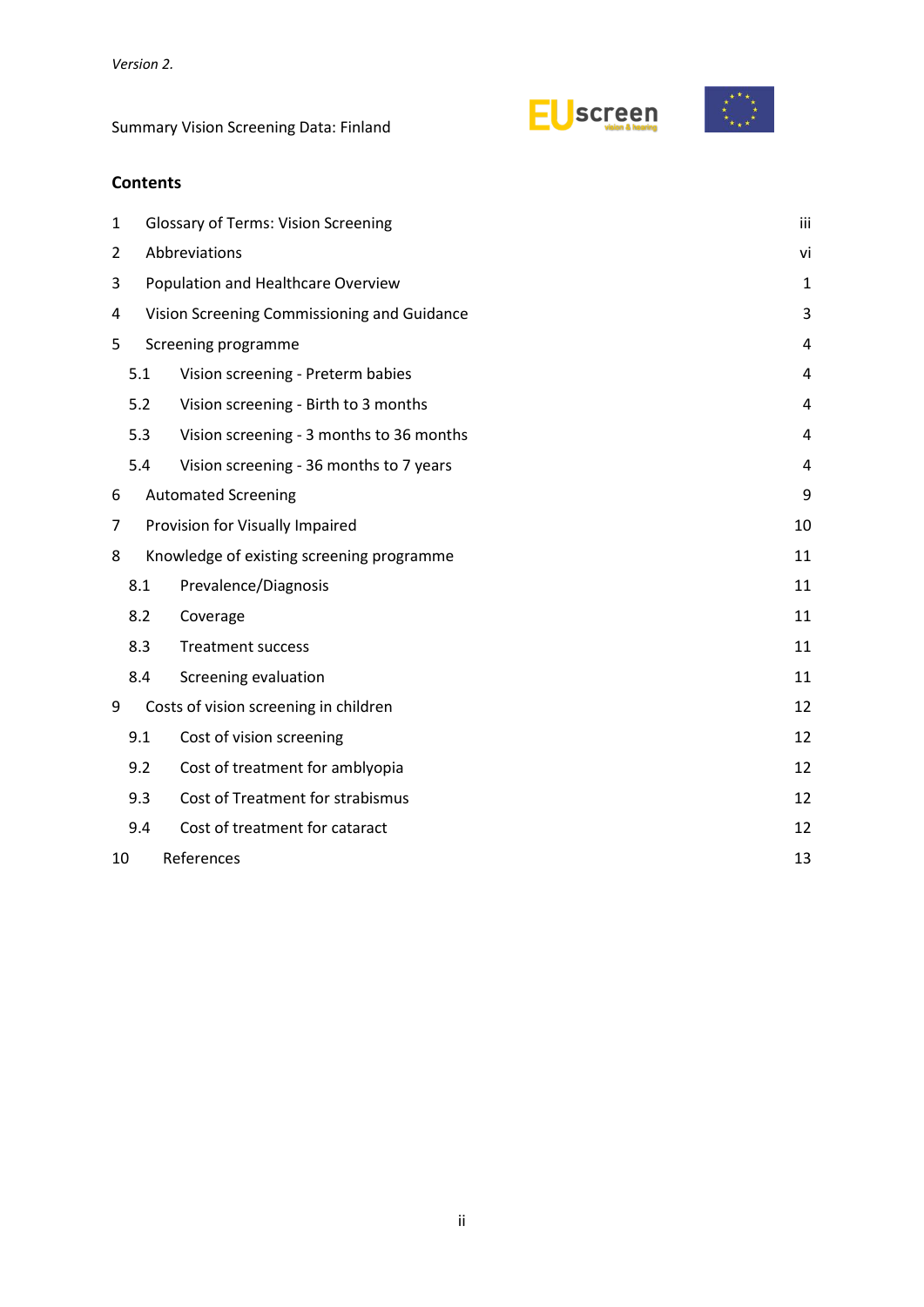



## <span id="page-2-0"></span>**1 Glossary of Terms: Vision Screening**

| <b>Abnormal test result</b>                     | A test result where a normal "pass" response could not be                                                                                                                                                                      |  |  |  |  |  |
|-------------------------------------------------|--------------------------------------------------------------------------------------------------------------------------------------------------------------------------------------------------------------------------------|--|--|--|--|--|
|                                                 | detected under good conditions. The result on screening                                                                                                                                                                        |  |  |  |  |  |
|                                                 | equipment may indicate "no response," "fail," or "refer."                                                                                                                                                                      |  |  |  |  |  |
| <b>Attendance rate</b>                          | The proportion of all those invited for screening that are tested<br>and receive a result:                                                                                                                                     |  |  |  |  |  |
|                                                 | Invited for screening includes all those that are offered<br>$\bullet$<br>the screening test.<br>Tested and receive a result could be a "pass" or "referral<br>٠<br>to diagnostic assessment".                                 |  |  |  |  |  |
|                                                 | Attendance rate provides information on the willingness of<br>families to participate in screening.                                                                                                                            |  |  |  |  |  |
| <b>Compliance with</b><br>referral (percentage) | The percentage of those who are referred from screening to a<br>diagnostic assessment that actually attend the diagnostic<br>assessment.                                                                                       |  |  |  |  |  |
|                                                 | Percentage of compliance provides information on the<br>willingness of families to attend the diagnostic assessment after<br>referral from screening.                                                                          |  |  |  |  |  |
| Coverage                                        | The proportion of those eligible for screening that are tested and<br>receive a result:                                                                                                                                        |  |  |  |  |  |
|                                                 | Eligible for screening includes those within the population<br>٠<br>that are covered under the screening or health care<br>programme.<br>Tested and receive a result could be a "pass" or "refer to<br>diagnostic assessment". |  |  |  |  |  |
|                                                 | Factors such as being offered screening, willingness to<br>participate, missed screening, ability to complete the screen, and<br>ability to document the screening results will influence the<br>coverage.                     |  |  |  |  |  |
| <b>False negatives</b>                          | The percentage of children with a visual deficit (defined by the<br>target condition) that receive a result of "pass" during screening.<br>Example: If 100 children with visual deficit are screened, and 1                    |  |  |  |  |  |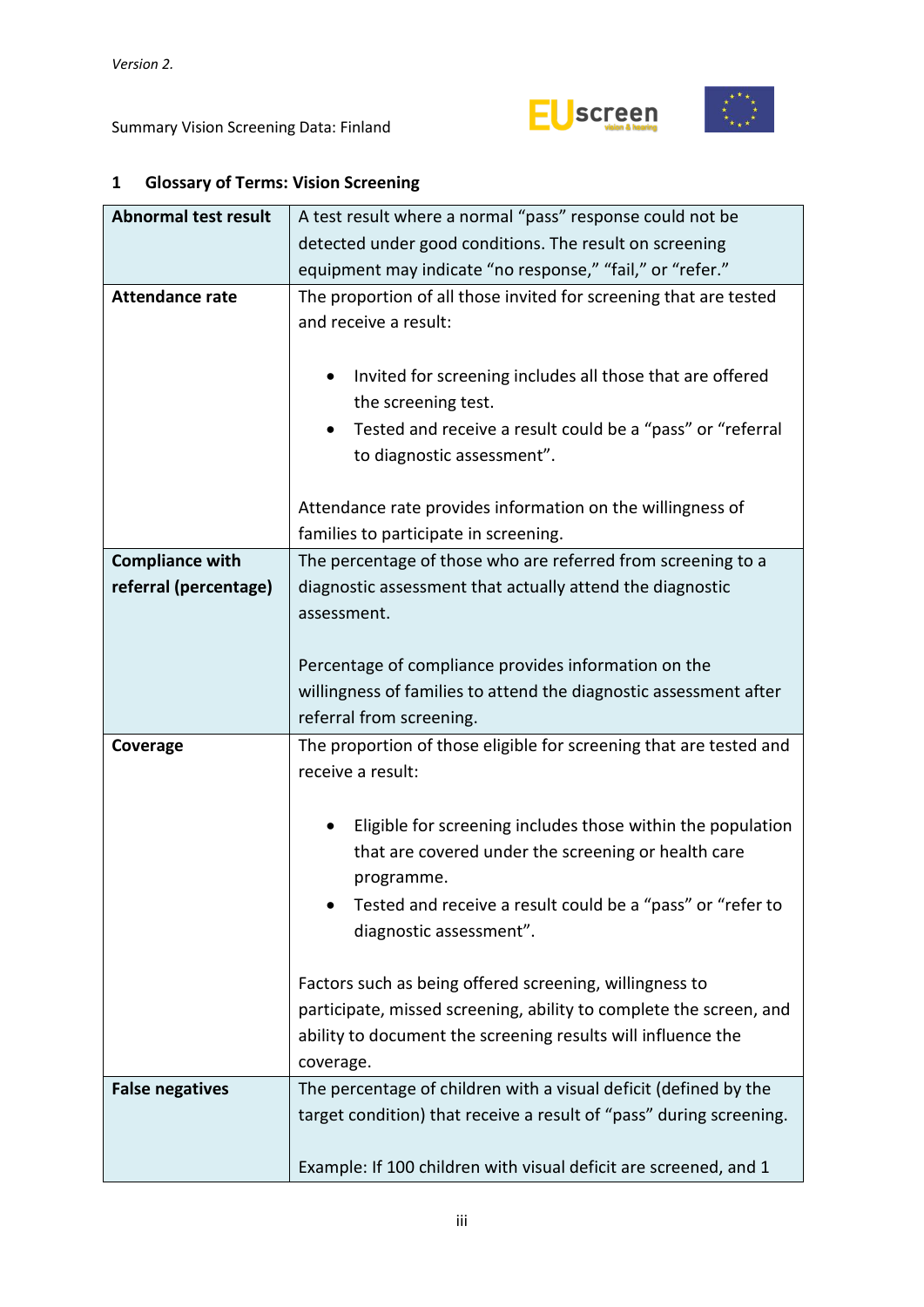



|                              | child passes the screening, the percentage of false negatives is  |  |  |  |  |  |
|------------------------------|-------------------------------------------------------------------|--|--|--|--|--|
|                              | 1%.                                                               |  |  |  |  |  |
| <b>False positives</b>       | The percentage of children with normal vision that are referred   |  |  |  |  |  |
|                              | from screening to a diagnostic assessment.                        |  |  |  |  |  |
| <b>Guidelines</b>            | Recommendations or instructions provided by an authoritative      |  |  |  |  |  |
|                              | body on the practice of screening in the country or region.       |  |  |  |  |  |
| <b>Vision screening</b>      | A person qualified to perform vision screening, according to the  |  |  |  |  |  |
| professional                 | practice in the country or region.                                |  |  |  |  |  |
| <b>Inconclusive test</b>     | A test result where a normal "pass" response could not be         |  |  |  |  |  |
| result                       | detected due to poor test conditions or poor cooperation of the   |  |  |  |  |  |
|                              | child.                                                            |  |  |  |  |  |
| <b>Invited for screening</b> | Infants/children and their families who are offered screening.    |  |  |  |  |  |
| <b>Outcome of vision</b>     | An indication of the effectiveness or performance of screening,   |  |  |  |  |  |
| screening                    | such as a measurement of coverage rate, referral rate, number of  |  |  |  |  |  |
|                              | children detected, etc.                                           |  |  |  |  |  |
| Untreated amblyopia          | Those children who have not received treatment for amblyopia      |  |  |  |  |  |
|                              | due to missed screening or missed follow-up appointment.          |  |  |  |  |  |
| Persistent amblyopia         | Amblyopia that is missed by screening, or present after the child |  |  |  |  |  |
|                              | has received treatment.                                           |  |  |  |  |  |
| <b>Positive predictive</b>   | The percentage of children referred from screening who have a     |  |  |  |  |  |
| value                        | confirmed vision loss.                                            |  |  |  |  |  |
|                              |                                                                   |  |  |  |  |  |
|                              | For example, if 100 babies are referred from screening for        |  |  |  |  |  |
|                              | diagnostic assessment and 10 have normal vision and 90 have a     |  |  |  |  |  |
|                              | confirmed visual defect, the positive predictive value would be   |  |  |  |  |  |
|                              | 90%.                                                              |  |  |  |  |  |
| <b>Prevalence</b>            | The percentage or number of individuals with a specific disease   |  |  |  |  |  |
|                              | or condition. Prevalence can either be expressed as a percentage  |  |  |  |  |  |
|                              | or as a number out of 1000 individuals within the same            |  |  |  |  |  |
|                              | demographic.                                                      |  |  |  |  |  |
| Programme                    | An organised system for screening, which could be based           |  |  |  |  |  |
|                              | nationally, regionally or locally.                                |  |  |  |  |  |
| Protocol                     | Documented procedure or sequence for screening, which could       |  |  |  |  |  |
|                              | include which tests are performed, when tests are performed,      |  |  |  |  |  |
|                              | procedures for passing and referring, and so forth.               |  |  |  |  |  |
| <b>Quality assurance</b>     | A method for checking and ensuring that screening is functioning  |  |  |  |  |  |
|                              | adequately and meeting set goals and benchmarks.                  |  |  |  |  |  |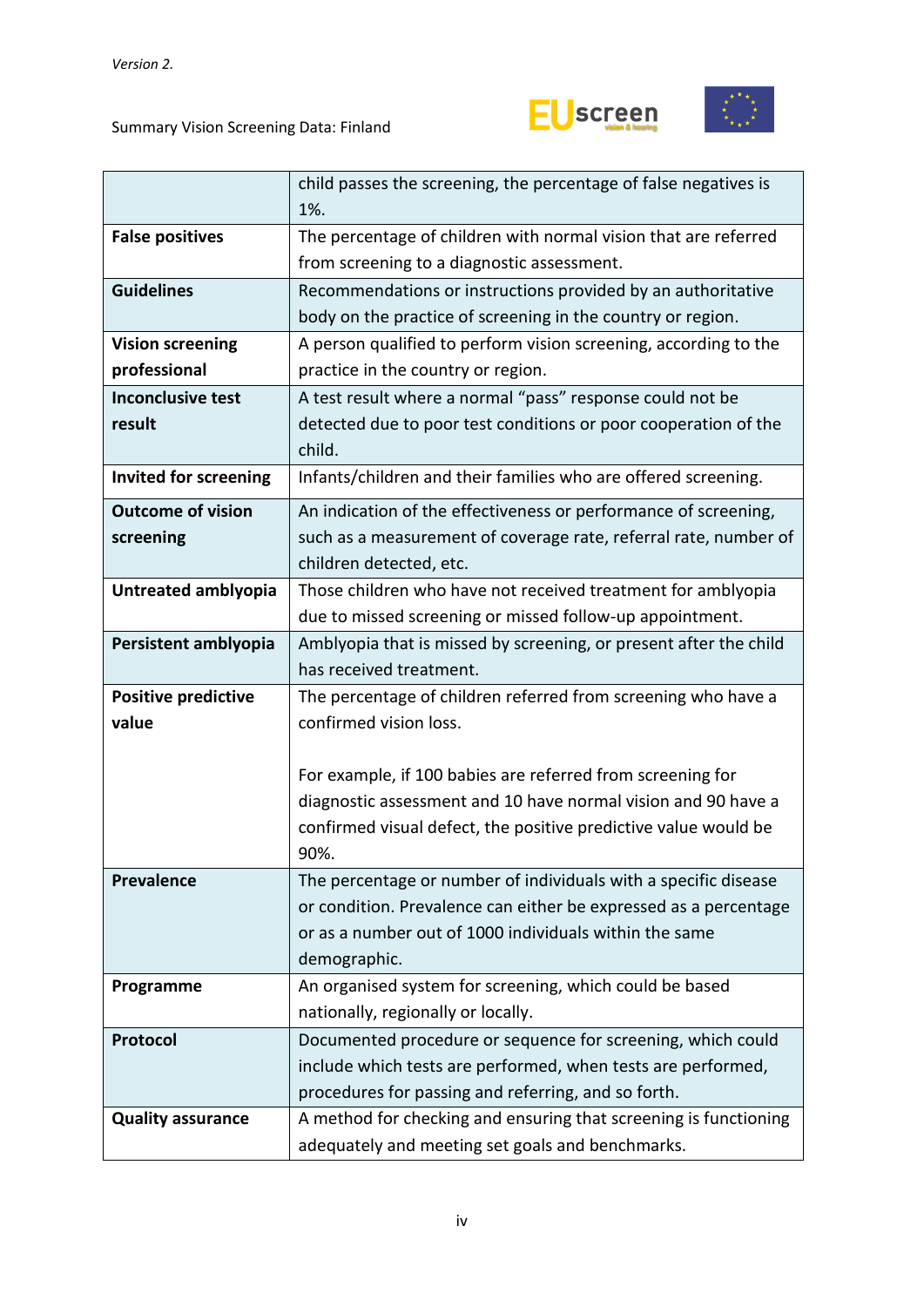



| Referral criteria           | A pre-determined cut-off boundary for when a child should be       |  |  |  |  |
|-----------------------------|--------------------------------------------------------------------|--|--|--|--|
|                             | re-tested or seen for a diagnostic assessment.                     |  |  |  |  |
| <b>Risk babies / Babies</b> | All infants that are considered to be at-risk or have risk-factors |  |  |  |  |
| at-risk                     | for vision defects/ophthalmic pathology according to the           |  |  |  |  |
|                             | screening programme.                                               |  |  |  |  |
|                             | Two common risk factors are admission to the neonatal-intensive    |  |  |  |  |
|                             | care unit (NICU) or born prematurely. However, other risk factors  |  |  |  |  |
|                             | for visual defects may also be indicated in the screening          |  |  |  |  |
|                             | programme.                                                         |  |  |  |  |
| Sensitivity                 | The percentage of children with visual defects that are identified |  |  |  |  |
|                             | via the screening programme.                                       |  |  |  |  |
|                             |                                                                    |  |  |  |  |
|                             | For example, if 100 babies with visual defects are tested, and 98  |  |  |  |  |
|                             | of these babies are referred for diagnostic assessment and 2 pass  |  |  |  |  |
|                             | the screening, the sensitivity is 98%.                             |  |  |  |  |
| <b>Specificity</b>          | The percentage of children with normal vision that pass the        |  |  |  |  |
|                             | screening.                                                         |  |  |  |  |
|                             |                                                                    |  |  |  |  |
|                             | For example, if 100 babies with normal vision are tested, and 10   |  |  |  |  |
|                             | of these babies are referred for diagnostic assessment and 90      |  |  |  |  |
|                             | pass the screening, the specificity is 90%.                        |  |  |  |  |
| <b>Target condition</b>     | The visual defect you are aiming to detect via the screening       |  |  |  |  |
|                             | programme.                                                         |  |  |  |  |
| Well, healthy babies        | Infants who are not admitted into the NICU or born prematurely     |  |  |  |  |
|                             | (born after a gestation period of less than 37 weeks).             |  |  |  |  |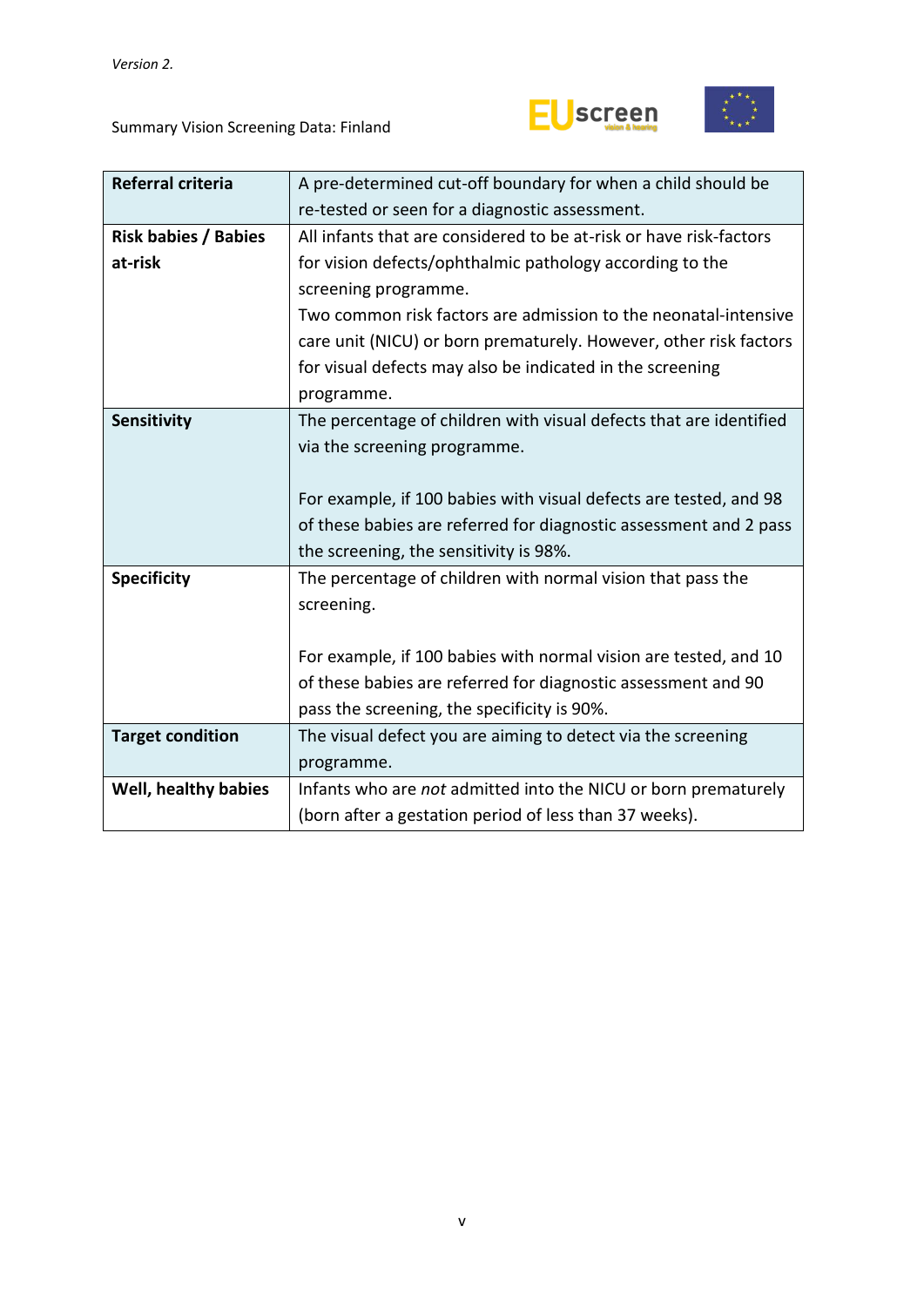



#### <span id="page-5-0"></span>**2 Abbreviations**

- **ACT** Alternating Cover Test
- **AR** Autorefraction
- **AS** Automated Screening
- **CT** Cover Test
- **CV** Colour Vision
- **EI** Eye Inspection
- **EM** Eye Motility
- **Fix** Fixation
- **GDP** Gross Domestic Product
- **GP** General Practitioner
- **Hir** Hirschberg
- **NICU** Neonatal-intensive care unit
- **PM** Pursuit Movements
- **PPP** Purchasing Power Parity
- **PR** Pupillary Reflexes
- **RE** Retinal Examination
- **ROP** Retinopathy of Prematurity
- **RR** Red Reflex Testing
- **SV** Stereopsis
- **VA** Visual Acuity
- **WHO** World Health Organisatio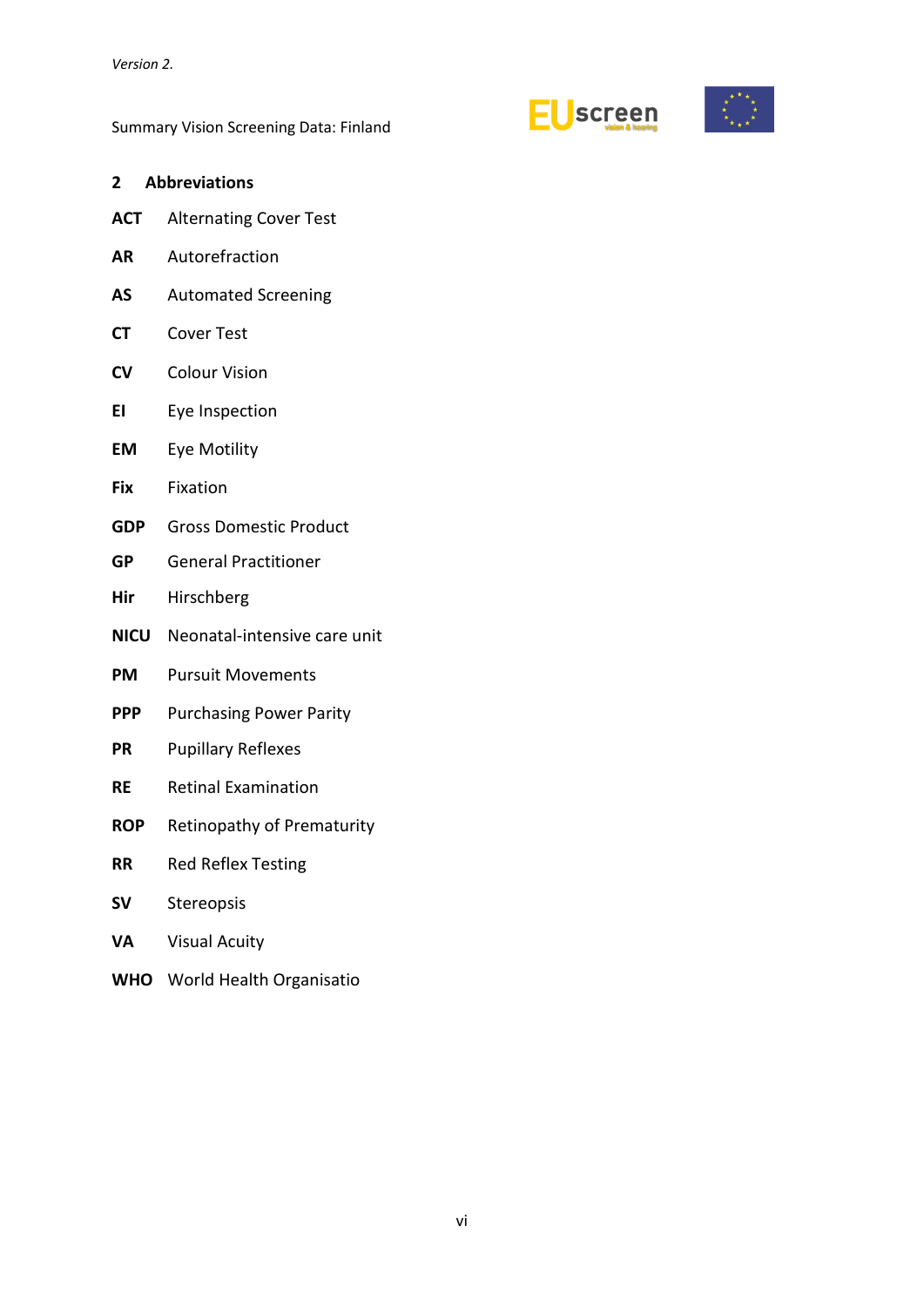



## <span id="page-6-0"></span>**3 Population and Healthcare Overview**

The population of Finland is 5,511,303 (World Bank, 2018a) and a birth rate estimated at 9.6 births/1,000 population in 2016 (World Bank, 2018b). The change in population and birth rate from 1960 to 2017 is shown in Figure 1, graphs A and B respectively.

Finland had a reported population density of 18.1 people per square kilometre in 2017 and this has risen from 14.7 people per square kilometre in 1961 (World Bank, 2018c). In terms of healthcare facilities, the total density of hospitals in 2013 was 1.38 per 100,000 population (WHO, 2016a). Infant mortality in 2017 is estimated at 1.9 deaths/1,000 live births in total (World Bank, 2018d).

The average life expectancy in Finland is estimated at 82 years (World Bank, 2018e), with a death rate 9.8 deaths/1,000 population in 2016 (World Bank, 2018f). Finland has a gross national income per capita (PPP int. \$, 2013) of \$38,000 (WHO, 2016b). The estimated total expenditure on health per capita in 2014 was \$3,701 (Intl \$) and the total expenditure on health in 2014 as percentage of GDP was 9.7% (WHO, 2016b).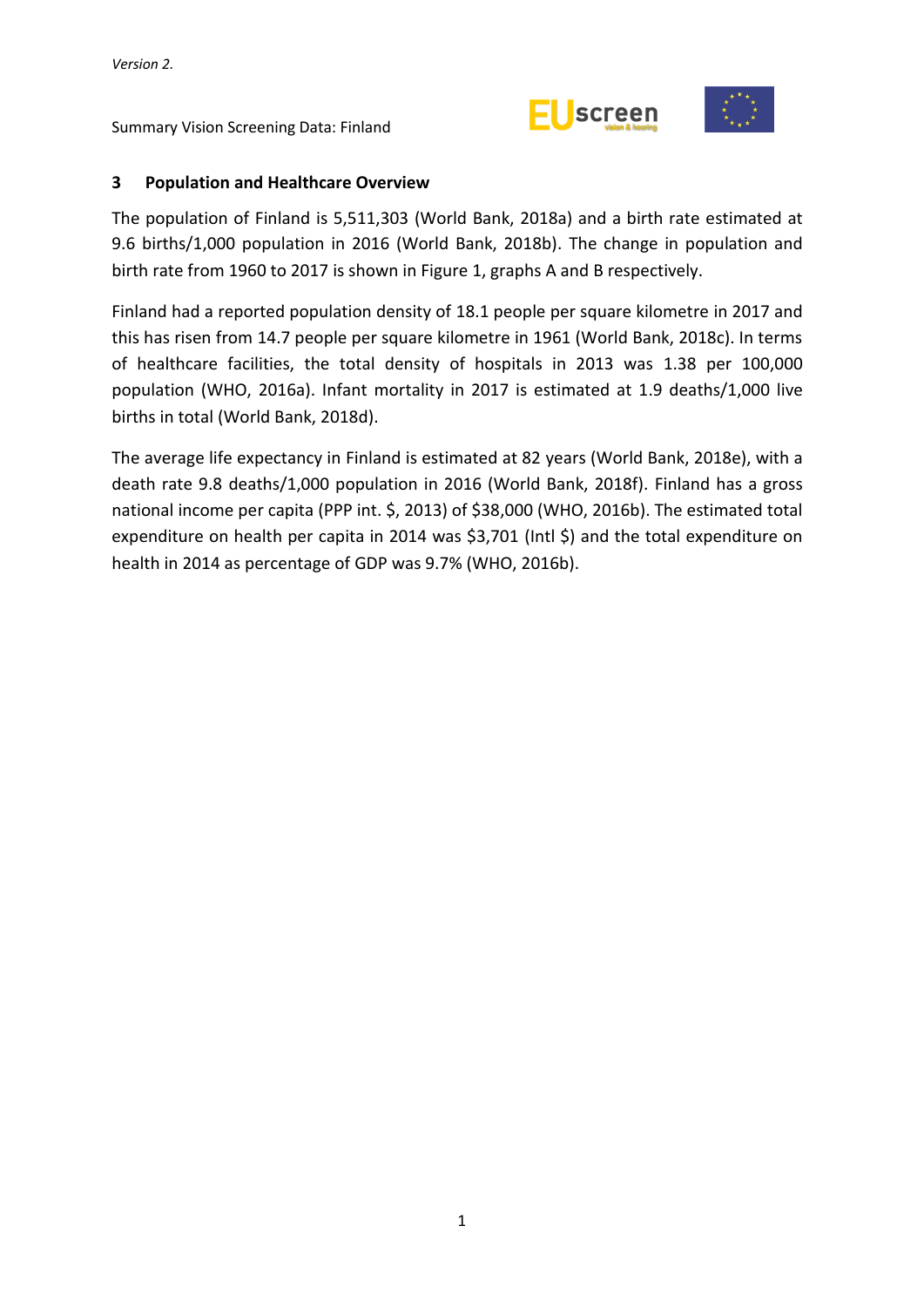

Summary Vision Screening Data: Finland

## *Figure 1: Total Population and Birth Rate in Finland*



*Source: Information sourced from World Bank (2018)*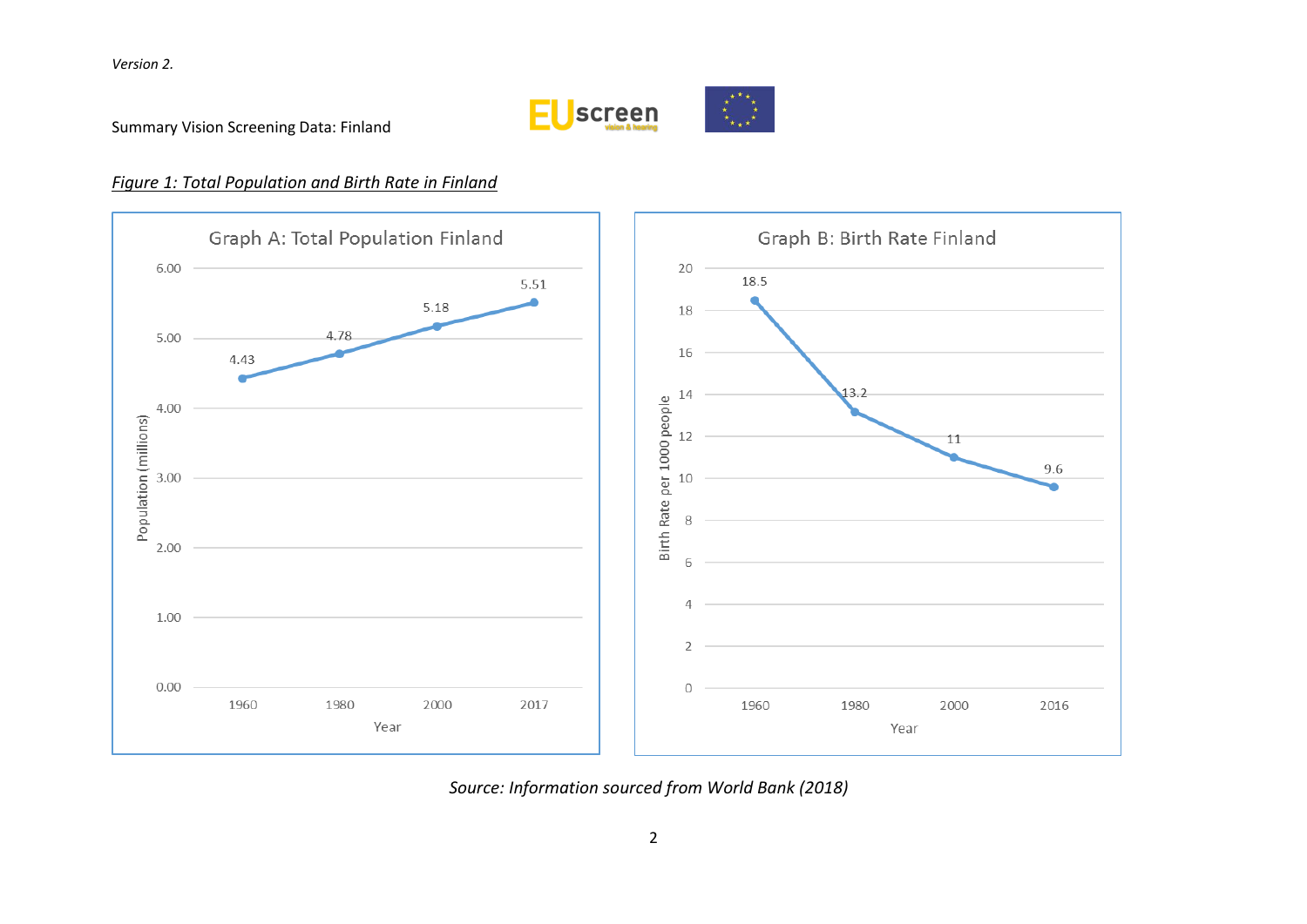



#### <span id="page-8-0"></span>**4 Vision Screening Commissioning and Guidance**

In Finland, there are national guidelines for conducting vision screening, however, it is organised regionally with differences between protocols. Vision screening is embedded into a general preventative child healthcare screening system and funded by each municipality. The National Institute of Health and Welfare develops and recommends the content of vision screening programme. Any revisions to the programme would be made by the National Institute of Health and Welfare in collaboration with a network of specialists, and funded by the government. It is not known when the programme started, or if there have been any changes since its implementation.

There are no methods for quality monitoring imposed by the government and no research of concerning the vision screening programme.

Vision screening is conducted by either an ophthalmologist, general practitioner (GP), youth doctor, or specialist nurse. The number of these professionals employed in vision screening per million population is unknown. There are no other general healthcare professionals that have been identified who could undertake the screening with additional training. There is no specific training provided in order to conduct vision screening. Ophthalmologists are the only professionals that prescribe glasses to children under the age of 8 years. Other treatment options for amblyopia include patching. All eligible children are offered treatment.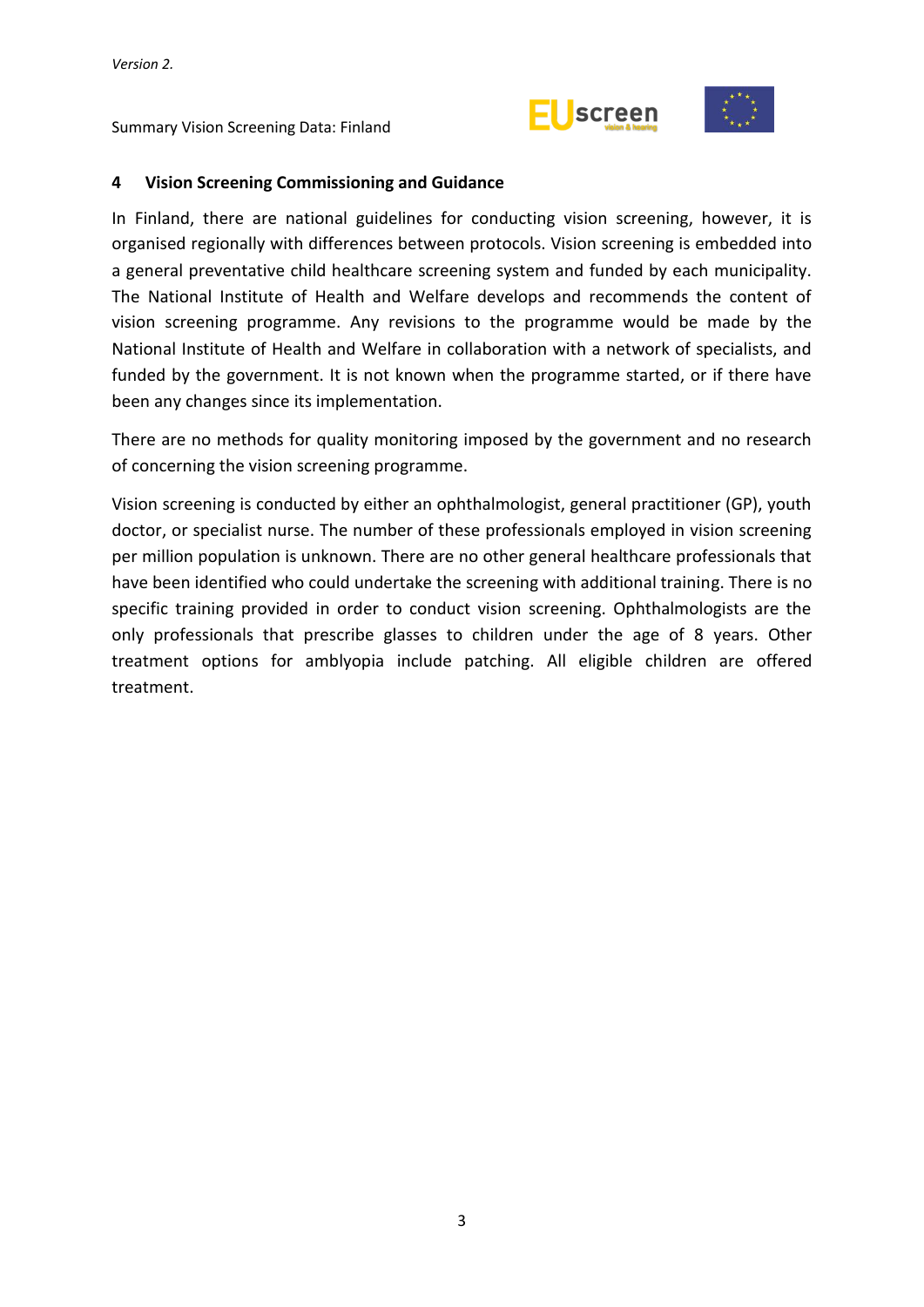



#### <span id="page-9-0"></span>**5 Screening programme**

The target conditions screened for by vision screening are retinopathy of prematurity (ROP) and amblyopia. The health care professionals delivering vision screening, venue for screening and tests used, vary depending on the age of the child. Specific details of the screening offered within each age group are described more fully in sections 5.1 to 5.4 below.

## <span id="page-9-1"></span>*5.1 Vision screening - Preterm babies*

Preterm babies, if born under 32 weeks, are screened by an ophthalmologist at a hospital. The tests conducted at this age include eye inspection and retinal examination.

## <span id="page-9-2"></span>*5.2 Vision screening - Birth to 3 months*

Well, healthy babies up to the age of 3 months are screened by a paediatrician before discharge, and then by a youth doctor or GP in a child welfare clinic. The tests conducted at this age include eye inspection, red reflex testing, pursuit movements and pupillary reflexes and presence or absence of eye contact. These tests are all conducted at birth. It is not known how many abnormal or inconclusive test results necessitate referral for further diagnostic examination. Criteria that necessitate referral include presence of abnormal eye structures, dark red reflex, or no eye contact.

## <span id="page-9-3"></span>*5.3 Vision screening - 3 months to 36 months*

Children aged 3 to 36 months are screened twelve times by a specialist nurse and four times by a GP in a child welfare clinic. The tests conducted at this age include eye inspection, fixation, red reflex testing, eye motility, cover test, Hirschberg test and pursuit movements. These tests are conducted at 4, 8 and 18 months. Criteria that necessitate referral include presence of abnormal eye structures, dark red reflex, or no eye contact. Infants are referred for further diagnostic examination after one abnormal or two inconclusive test results.

## <span id="page-9-4"></span>*5.4 Vision screening - 36 months to 7 years*

Children aged 36 months up to 7 years of age are screened by a specialist nurse or a GP in a child welfare clinic. This is part of routine visual screening conducted as a part of child welfare clinic visit. The tests conducted at this age include eye inspection, fixation, red reflex testing, eye motility, Hirschberg test, pursuit movement, pupillary reflexes, cover test, alternating cover test and visual acuity measurement. The age of screening and tests at each age are as follows:

● 3 years: Eye inspection, fixation, red reflex testing, eye motility, Hirschberg test,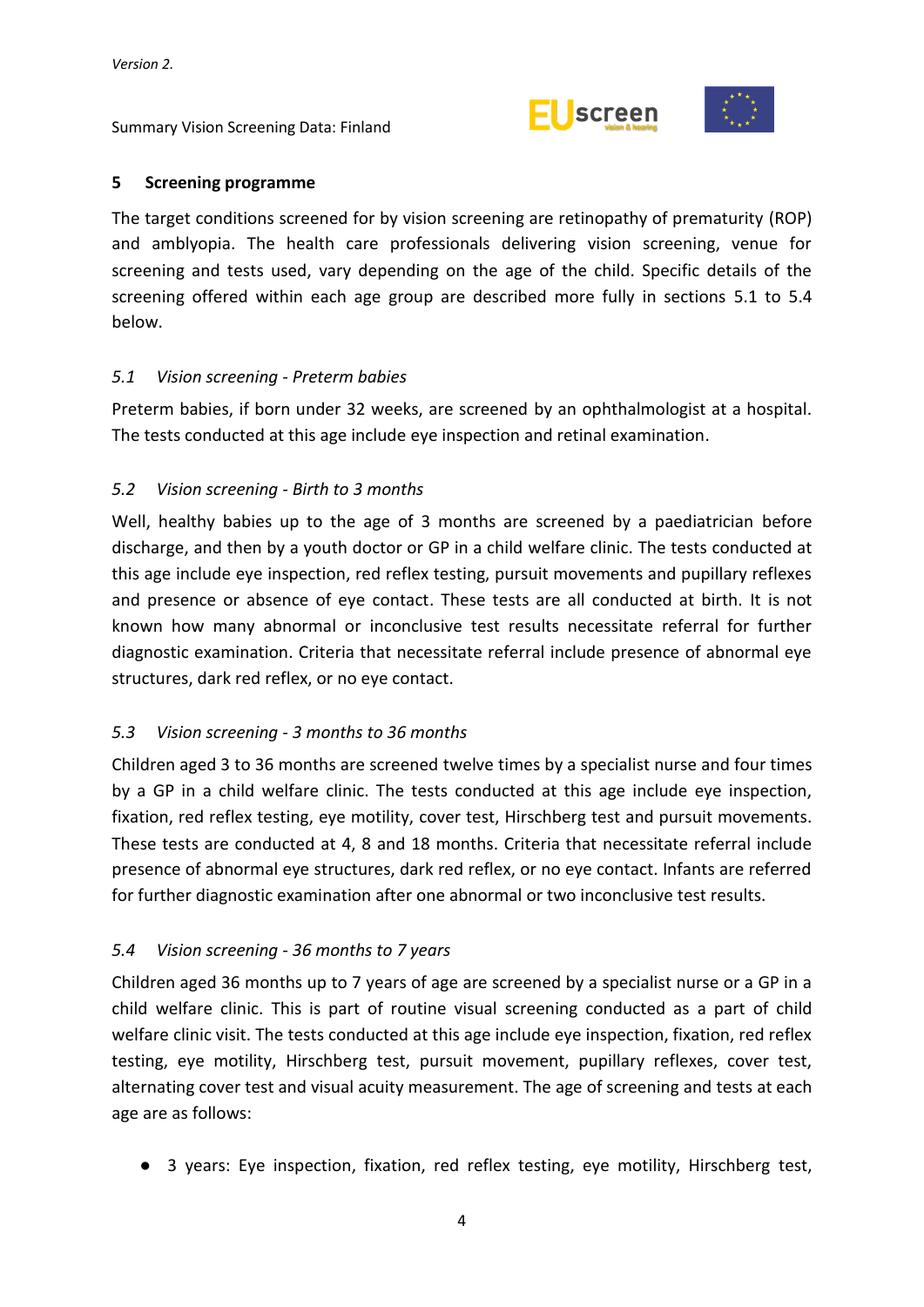

pursuit movements, pupillary reflexes, near visual acuity measurement.

- 4 years: near and distance visual acuity, Hirschberg test, cover test, alternating cover test. This is repeated at the age of 5 years and 6 years.
- 7 years: near and distance visual acuity. This is repeated at 11 years and 14 years of age.

The optotype charts used for children aged 3 to 6 years include linear Lea Symbols based on the Snellen format (Snellen 6/126 to 6/3, logMAR 1.3 to -0.3, decimal 0.05 to 2.0) and a Snellen number chart at age 7 years and older. Children are referred for further diagnostic examination after one abnormal or two inconclusive test results

The referral criteria are as follows:

- 3 to 4 years: strabismus, visual acuity under 0.5 decimal (6/12 Snellen, 0.3 logMAR) or 2 lines difference in visual acuity, absent red reflex, abnormal head posture.
- 5 to 6 years: strabismus, visual acuity under 0.63 decimal (6/9.5 Snellen, 0.2 logMAR) or 2 lines difference in visual acuity, absent red reflex, abnormal head posture.
- 7 years or older: distance visual acuity under 0.8 decimal (6/7.5 Snellen, 0.1 logMAR), near visual acuity under 0.63 decimal ( 6/9.5 Snellen, 0.2 logMAR), or any symptomatic eye disorder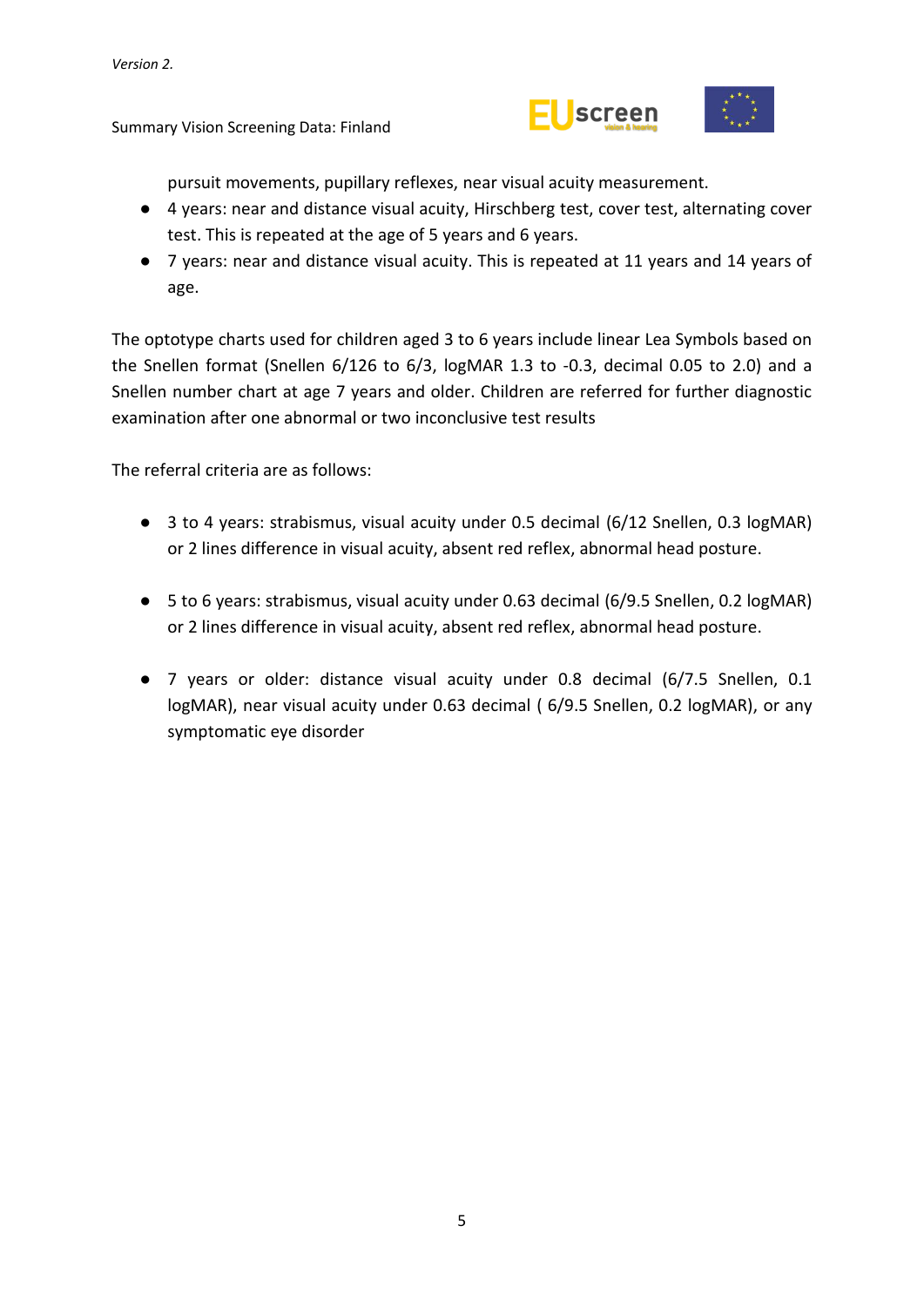

Summary Vision Screening Data: Finland

## **Table 1:** Healthcare professionals who conduct vision screening in each age group

| Table 1        | Paediatrician  | Ophthalmologist | <b>Specialist Nurse</b> | <b>Youth Doctor</b> | ${\sf GP}$     |  |
|----------------|----------------|-----------------|-------------------------|---------------------|----------------|--|
| Preterm babies | $\pmb{\times}$ | $\checkmark$    | $\pmb{\times}$          | $\pmb{\times}$      | $\pmb{\times}$ |  |
| 0 to 3 months  | $\checkmark$   | $\pmb{\times}$  | $\pmb{\times}$          | $\checkmark$        | $\checkmark$   |  |
| 3 to 36 months | $\pmb{\times}$ | $\pmb{\times}$  | $\checkmark$            | $\pmb{\times}$      | $\checkmark$   |  |
| 3 to 7 years   | $\pmb{\times}$ | $\pmb{\times}$  | $\checkmark$            | $\pmb{\times}$      | $\checkmark$   |  |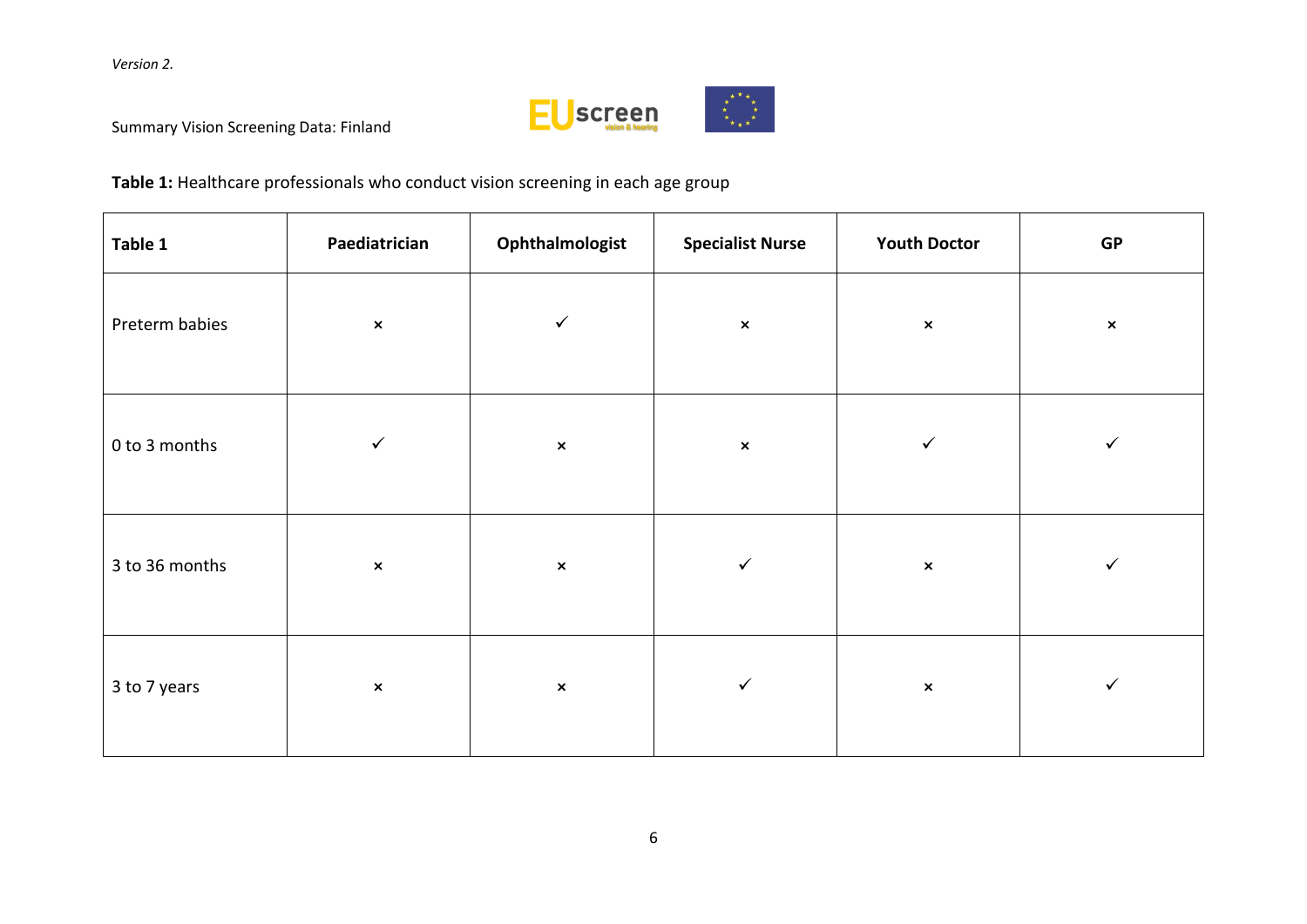

Summary Vision Screening Data: Finland

## **Table 2:** Vision screening tests used in vision screening for each age group

| Table 2        | E1           | <b>Fix</b>     | <b>RR</b>      | EM             | Hir            | RE             | <b>PM</b>      | <b>PR</b>      | <b>VA</b>      | <b>CT</b>      | <b>ACT</b>                |
|----------------|--------------|----------------|----------------|----------------|----------------|----------------|----------------|----------------|----------------|----------------|---------------------------|
| Preterm babies | $\checkmark$ | $\pmb{\times}$ | $\pmb{\times}$ | $\pmb{\times}$ | $\pmb{\times}$ | $\checkmark$   | $\pmb{\times}$ | $\pmb{\times}$ | $\pmb{\times}$ | $\pmb{\times}$ | $\pmb{\times}$            |
| 0 to 3 months  | $\checkmark$ | $\pmb{\times}$ | $\checkmark$   | $\pmb{\times}$ | $\pmb{\times}$ | $\pmb{\times}$ | $\checkmark$   | $\checkmark$   | $\pmb{\times}$ | $\pmb{\times}$ | $\boldsymbol{\mathsf{x}}$ |
| 3 to 36 months | $\checkmark$ | $\checkmark$   | $\checkmark$   | $\checkmark$   | $\checkmark$   | $\pmb{\times}$ | $\checkmark$   | $\pmb{\times}$ | $\pmb{\times}$ | $\checkmark$   | $\pmb{\times}$            |
| 3 to 7 years   | $\checkmark$ | $\checkmark$   | $\checkmark$   | $\checkmark$   | $\checkmark$   | $\pmb{\times}$ | $\checkmark$   | $\checkmark$   | $\checkmark$   | $\checkmark$   |                           |

**Key**: EI: Eye Inspection; Fix: Fixation; RR: Red Reflex Testing; EM: Eye Motility; Hir: Hirschberg; RE: Retinal Exam; PM: Pursuit Movements; PR: Pupillary Reflexes; VA: Visual Acuity; CT: Cover Test; ACT: Alternating cover test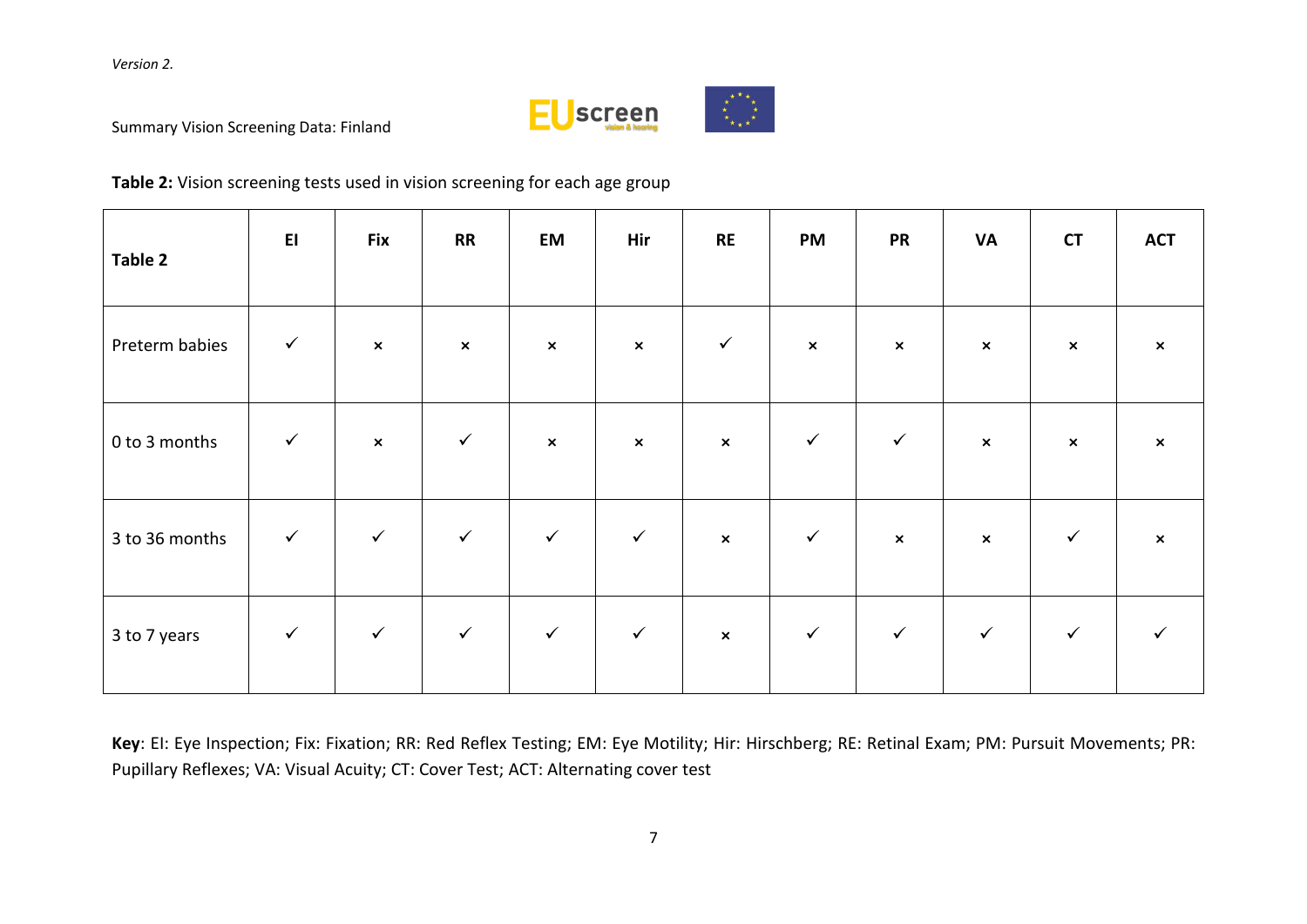

Summary Vision Screening Data: Finland

## **Table 3:** Location of vision screening for each age group

| Table 3        | Hospital       | <b>Child Welfare Clinic</b> |
|----------------|----------------|-----------------------------|
| Preterm babies | $\checkmark$   | $\pmb{\times}$              |
| 0 to 3 months  | $\pmb{\times}$ | $\checkmark$                |
| 3 to 36 months | $\pmb{\times}$ | ✓                           |
| 3 to 7 years   | $\pmb{\times}$ | $\checkmark$                |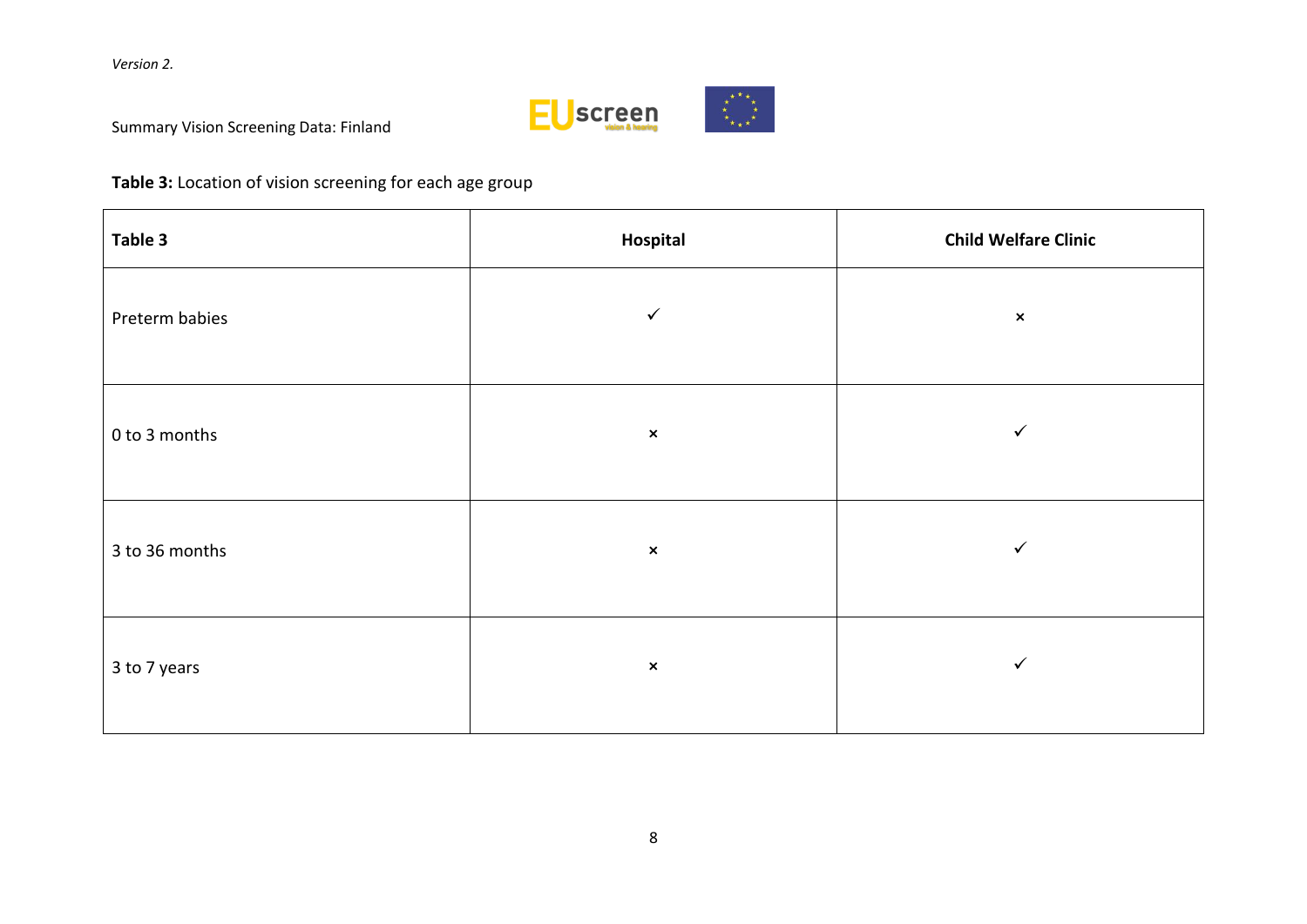



## <span id="page-14-0"></span>**6 Automated Screening**

Automated vision screening is achieved using handheld, portable devices designed to detect presence of refractive error from 6 months of age. It provides objective results and is used to detect amblyopic risk factors. This differs from other methods used to screen children for amblyopia which focus on detection of the actual condition and the resulting visual loss. No automated screening is routinely conducted in Finland.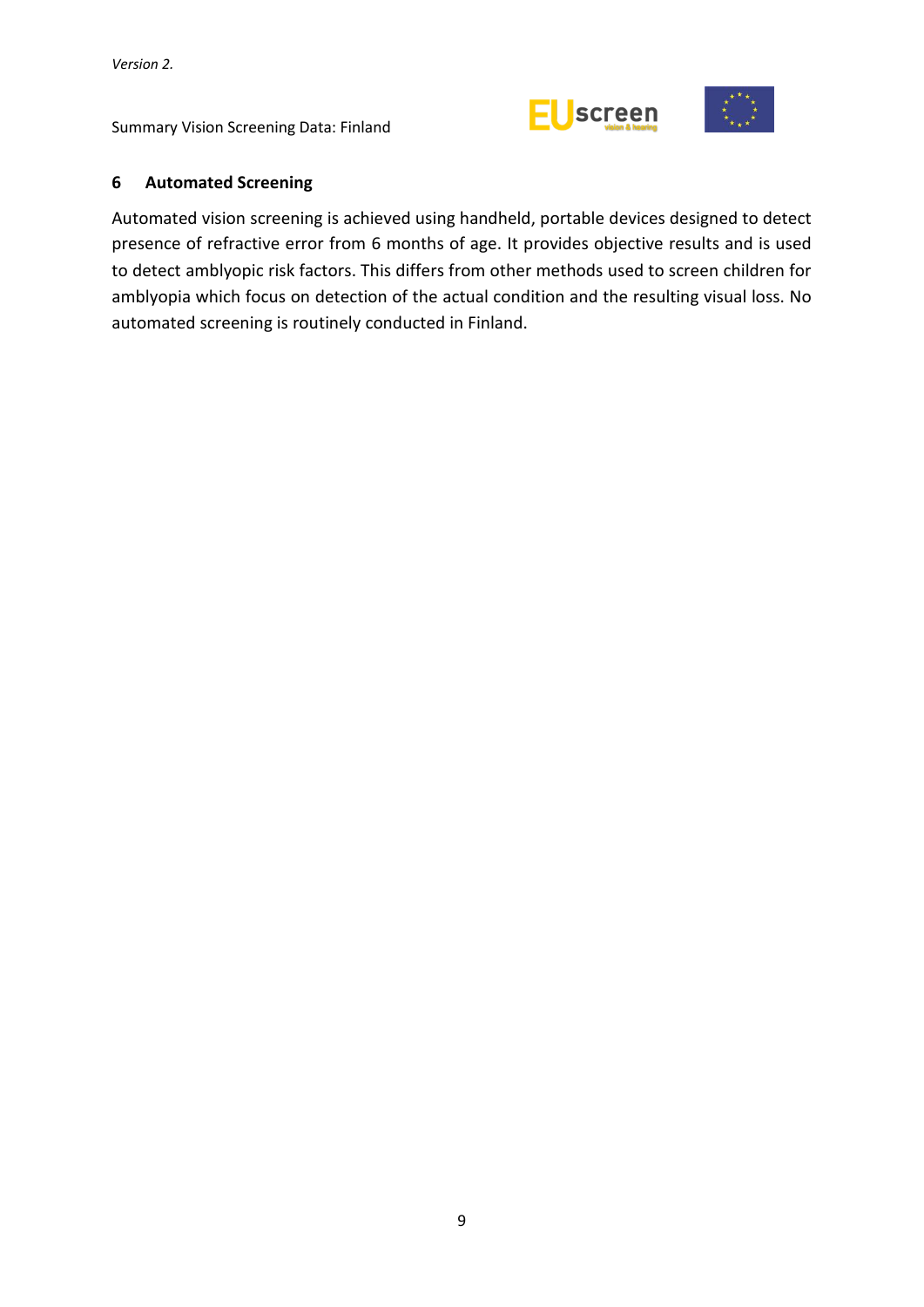



#### <span id="page-15-0"></span>**7 Provision for Visually Impaired**

All children with visual impairments and their families have the right to get appropriate rehabilitation. There is one specialised school for blind and visually impaired children, this is owned and run by the government. It delivers teaching consultation, supportive materials and methods to the whole country. There is also boarding school, the number of pupils that attend this is not known. The costs per child for these schools is not known.

Visually impaired children who attend regular mainstream primary schools are provided with special support which includes visual aids, glasses, magnifiers, reading devices and audio books.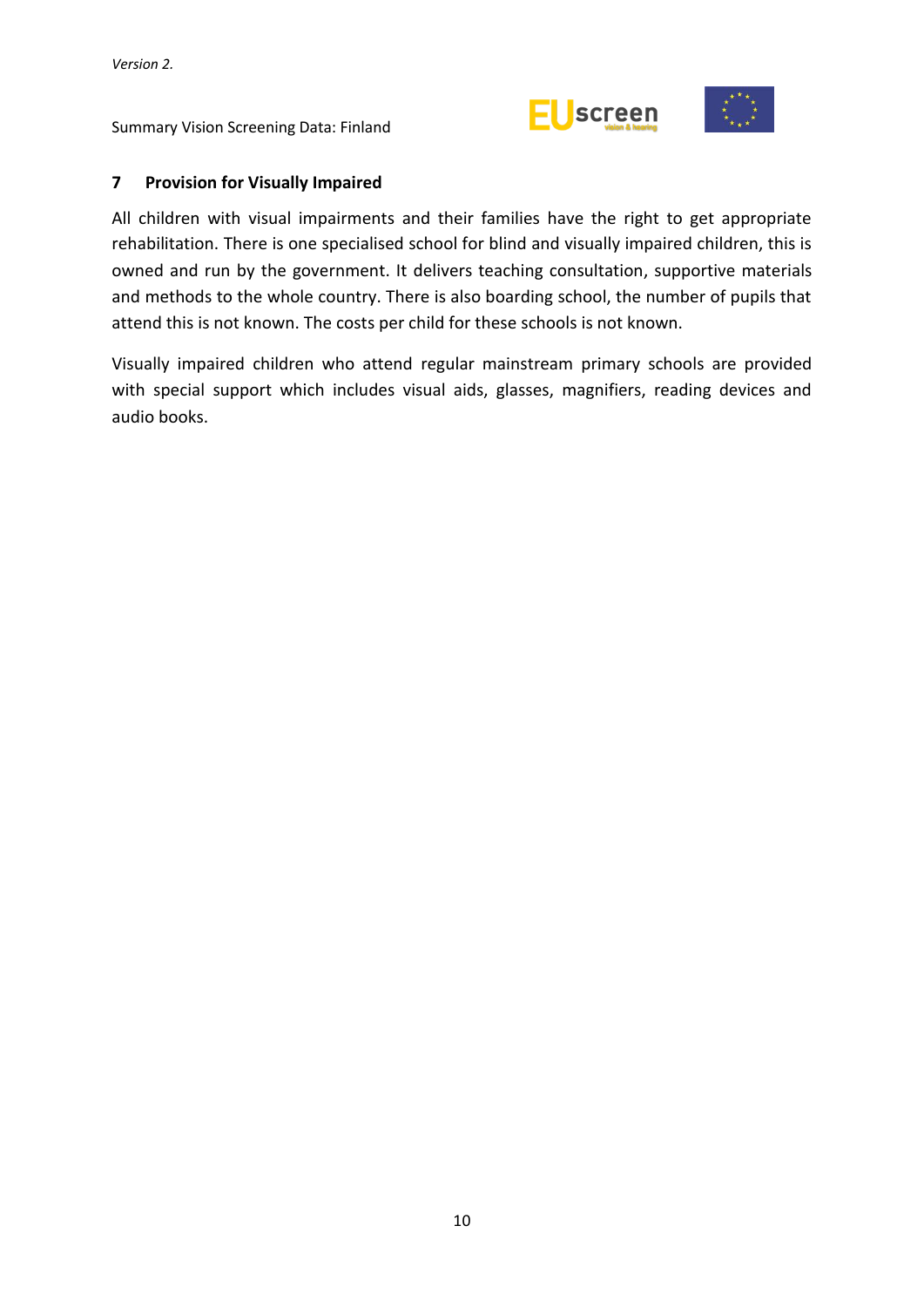



## <span id="page-16-0"></span>**8 Knowledge of existing screening programme**

The following data is provided by the National Institute of Health and Welfare Registries. The figures provided constitute the average number of patients treated in specialised care per year (between 2010 and 2017) who are under 18 years of age and another population under 12 years old.

## <span id="page-16-1"></span>*8.1 Prevalence/Diagnosis*

The prevalence of amblyopia and types of amblyopia in Finland is unknown. It is estimated that the prevalence of anophthalmia is 1.9/10,000 people, congenital cataract is 2.7/10,000 people and congenital glaucoma is 0.6/10,000 people.

## <span id="page-16-2"></span>*8.2 Coverage*

Routine visual screening is conducted as part of the child welfare clinic visit. All children are invited for these visits and they are free of charge. Prior to this, the parents can make an appointment if they have any parental concerns about their child's vision.

## <span id="page-16-3"></span>*8.3 Treatment success*

Estimated figures concerning the number of patients treated for congenital cataract, strabismus and amblyopia per year are:

- Figures from Population under 18-years old (average per year from 8 years of data 2010-2017):
	- o Congenital cataract 627
	- o Strabismus 12,722
	- o Amblyopia 4,978
- Figures from Population under 12-years old (average per year from 8 years of data 2010-2017)
	- o Congenital cataract 578
	- o Strabismus 11,726
	- o Amblyopia 4,848

No further data available.

#### <span id="page-16-4"></span>*8.4 Screening evaluation*

There is no data available concerning attendance, false negative referrals, false positive referrals, the positive predictive value, sensitivity or specificity of a 'refer' result from screening.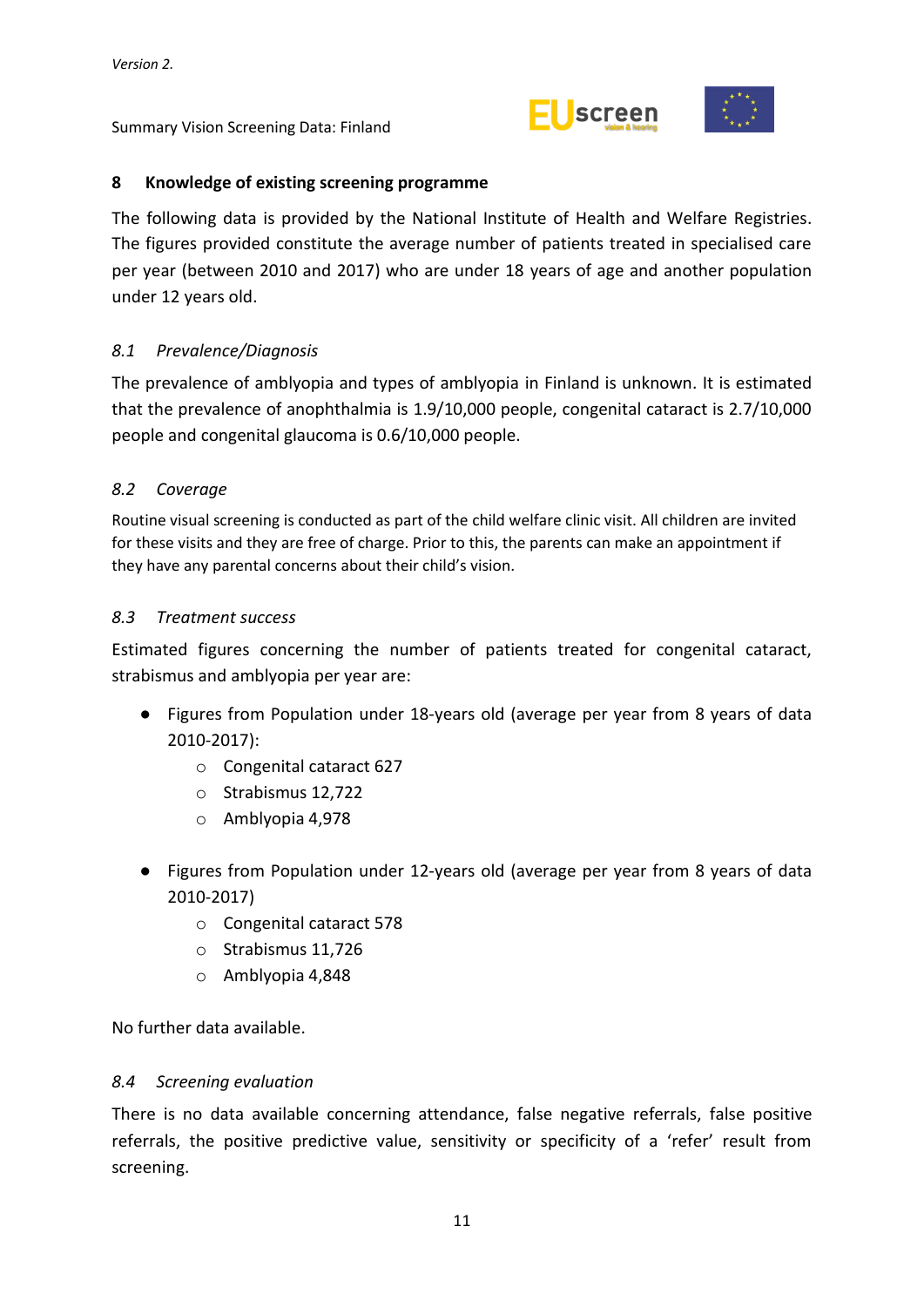



## <span id="page-17-0"></span>**9 Costs of vision screening in children**

## <span id="page-17-1"></span>*9.1 Cost of vision screening*

Routine visual screening is conducted as a part of child welfare clinic visit. Reference costs of the service provider from year 2011 is 50 Euros per visit to a specialized nurse, 104 Euros for a GP. Routine visual screening is conducted as a part of child welfare clinic visit, which is free of charge for the child and family (Kapiainen, Väisänen & Haula, 2014).

## <span id="page-17-2"></span>*9.2 Cost of treatment for amblyopia*

The estimated costs for treatment of typical patients, with refractive amblyopia and strabismic amblyopia including follow up:

- Per visit to an ophthalmologist (3 to 10 visits needed) 212 Euros per visit = 636 Euros – 2,120 Euros total (Kapiainen, Väisänen & Haula, 2014).
- User charges applies for visit to specialized health care, maximum of 41.20 Euros per visit (Kapiainen, Väisänen & Haula, 2014).
- Patching: not known
- Glasses 70 to 100 Euros per year for 2 to 5 years

## <span id="page-17-3"></span>*9.3 Cost of Treatment for strabismus*

Conservative treatment costs are the same as treatment for amblyopia. Reference cost for strabismus surgery 2,215.70 Euros ((Kapiainen, Väisänen & Haula, 2014).

## <span id="page-17-4"></span>*9.4 Cost of treatment for cataract*

Reference cost for cataract surgery 3,105.20 Euros in 2011 (Kapiainen, Väisänen & Haula, 2014). User charges applies for visit to specialized health care, maximum of 41.20 Euros per visit (Kapiainen, Väisänen & Haula, 2014). The maximum charge for day surgery is 135.10 Euros and charge for inpatient care is a maximum of 48.90 Euros per day (maximum 7 days per year for children less than 18 years of age). For children, 40% of costs of medication is reimbursed - excluding glaucoma for which 100% is reimbursed and only a user charge of 4.50 Euros per purchase (Kapiainen, Väisänen & Haula, 2014).